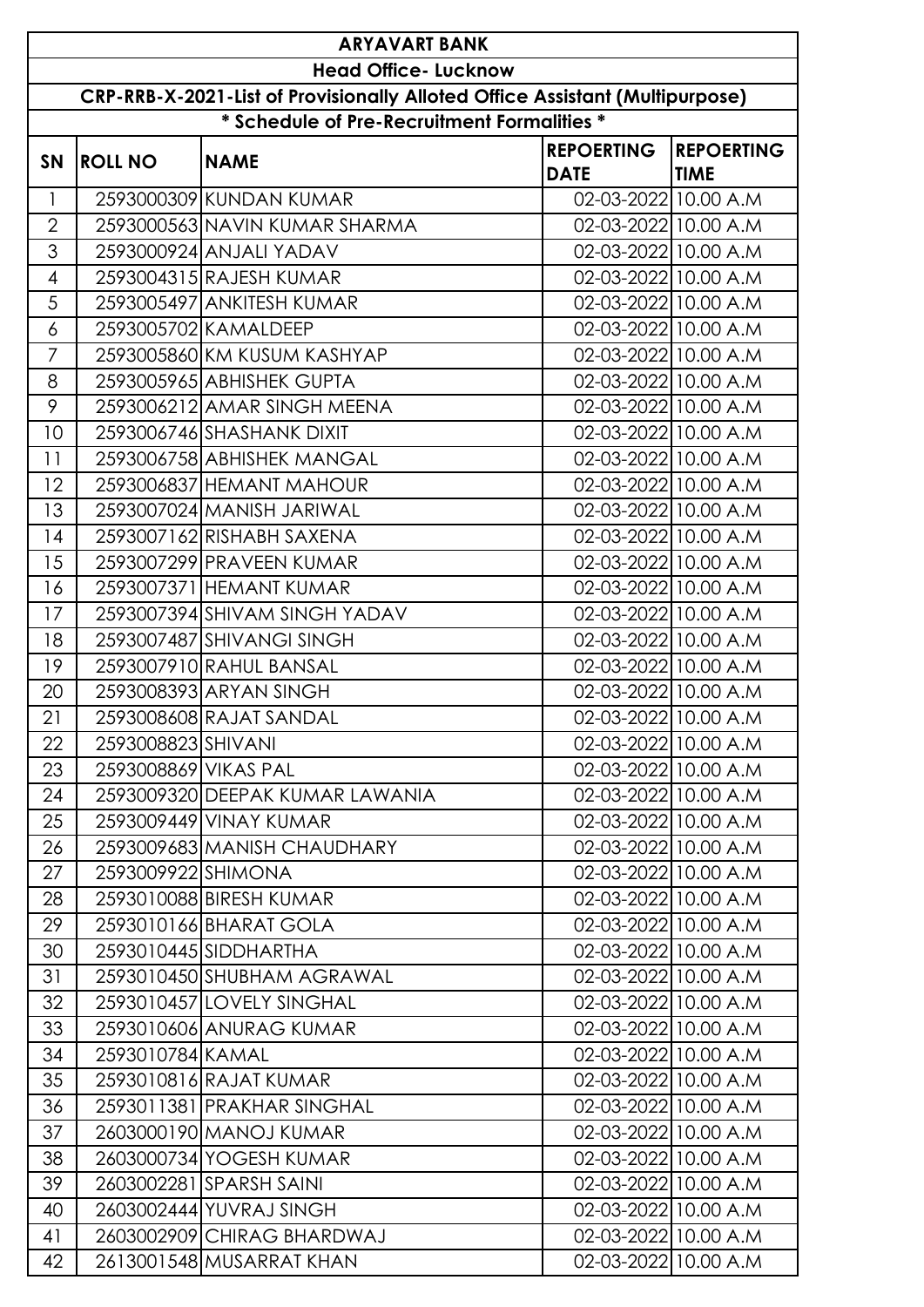|                                                                                     | <b>ARYAVART BANK</b>        |                                             |                                  |                                  |
|-------------------------------------------------------------------------------------|-----------------------------|---------------------------------------------|----------------------------------|----------------------------------|
|                                                                                     | <b>Head Office- Lucknow</b> |                                             |                                  |                                  |
| <b>CRP-RRB-X-2021-List of Provisionally Alloted Office Assistant (Multipurpose)</b> |                             |                                             |                                  |                                  |
|                                                                                     |                             | * Schedule of Pre-Recruitment Formalities * |                                  |                                  |
| <b>SN</b>                                                                           | <b>ROLL NO</b>              | <b>NAME</b>                                 | <b>REPOERTING</b><br><b>DATE</b> | <b>REPOERTING</b><br><b>TIME</b> |
| 43                                                                                  |                             | 2613006575 RAJAT KESHARWANI                 | 02-03-2022 10.00 A.M             |                                  |
| 44                                                                                  |                             | 2613006640 DEEPAK KUMAR                     | 02-03-2022 10.00 A.M             |                                  |
| 45                                                                                  |                             | 2613006860 FIRDAUS NAAZ                     | 02-03-2022 10.00 A.M             |                                  |
| 46                                                                                  |                             | 2613008401 SHIVAM GUPTA                     | 02-03-2022 10.00 A.M             |                                  |
| 47                                                                                  |                             | 2613008487 RAJNEESH KUMAR GAUTAM            | 02-03-2022 10.00 A.M             |                                  |
| 48                                                                                  |                             | 2613008589 MANU YADAV                       | 02-03-2022 10.00 A.M             |                                  |
| 49                                                                                  | 2613009004 NISHA            |                                             | 02-03-2022 10.00 A.M             |                                  |
| 50                                                                                  |                             | 2613009939 ABHINANDAN KUMAR SINHA           | 02-03-2022 10.00 A.M             |                                  |
| 51                                                                                  |                             | 2613010685 SANDEEP ANAND                    | 02-03-2022 10.00 A.M             |                                  |
| 52                                                                                  |                             | 2623001555 DIPALI DATAL                     | 02-03-2022 10.00 A.M             |                                  |
| 53                                                                                  |                             | 2623003521 HIMANSHU SHARMA                  | 02-03-2022 10.00 A.M             |                                  |
| 54                                                                                  |                             | 2623003531 PRAMEET SRIVASTAVA               | 02-03-2022 10.00 A.M             |                                  |
| 55                                                                                  |                             | 2623004982 SHIVAM BAJPAYEE                  | 02-03-2022 10.00 A.M             |                                  |
| 56                                                                                  |                             | 2623004984 DEEPIKA PAL                      | 02-03-2022 10.00 A.M             |                                  |
| 57                                                                                  |                             | 2623005321 VIJAY SINGH                      | 02-03-2022 10.00 A.M             |                                  |
| 58                                                                                  |                             | 2623005948 AYUSH KUMAR PANDEY               | 02-03-2022 10.00 A.M             |                                  |
| 59                                                                                  |                             | 2633001575 ABHISHEK MAURYA                  | 02-03-2022 10.00 A.M             |                                  |
| 60                                                                                  |                             | 2643000618 PRABHAT KUMAR                    | 02-03-2022 10.00 A.M             |                                  |
| 61                                                                                  |                             | 2653005413 AVINASH GUPTA                    | 02-03-2022 10.00 A.M             |                                  |
| 62                                                                                  |                             | 2653005726 NIRAJ KUMAR RAY                  | 02-03-2022 10.00 A.M             |                                  |
| 63                                                                                  |                             | 2653006048 RAHUL SRIVASTAVA                 | 02-03-2022 10.00 A.M             |                                  |
| 64                                                                                  |                             | 2653006094 MOHIT KUMAR SINHA                | 02-03-2022 10.00 A.M             |                                  |
| 65                                                                                  |                             | 2653006122 VINAY KUMAR                      | 02-03-2022 10.00 A.M             |                                  |
| 66                                                                                  |                             | 2653006140 SHIVANGI SINGH                   | 02-03-2022 10.00 A.M             |                                  |
| 67                                                                                  |                             | 2653006280 SURABHI UPADHYAY                 | 02-03-2022 10.00 A.M             |                                  |
| 68                                                                                  |                             | 2653007094 DIVYANSH PANDEY                  | 02-03-2022 10.00 A.M             |                                  |
| 69                                                                                  |                             | 2653007711 SHIVANSHU KUMAR GUPTA            | 02-03-2022 10.00 A.M             |                                  |
| 70                                                                                  |                             | 2653007867 DIWAKAR PRATAP CHAUDHARY         | 02-03-2022 10.00 A.M             |                                  |
| 71                                                                                  |                             | 2653008231 KM NEETU THAKUR                  | 02-03-2022 10.00 A.M             |                                  |
| 72                                                                                  |                             | 2653008478 DEEPAK KUMAR MADDHESHIA          | 02-03-2022 10.00 A.M             |                                  |
| 73                                                                                  |                             | 2653008744 SHIVAM MANI                      | 02-03-2022 10.00 A.M             |                                  |
| 74                                                                                  |                             | 2663000661 PRAJEET KUMAR                    | 02-03-2022 10.00 A.M             |                                  |
| 75                                                                                  |                             | 2663002556 NIMESH DISOURIA                  | 02-03-2022 10.00 A.M             |                                  |
| 76                                                                                  | 2663002668 ARJUN            |                                             | 02-03-2022 10.00 A.M             |                                  |
| 77                                                                                  |                             | 2663003117 SACHIN RATHOR                    | 02-03-2022 10.00 A.M             |                                  |
| 78                                                                                  |                             | 2663003226 AMIT SINGH YADAV                 | 02-03-2022 10.00 A.M             |                                  |
| 79                                                                                  |                             | 2663003645 NAKUL BAIS                       | 02-03-2022 10.00 A.M             |                                  |
| 80                                                                                  |                             | 2663003842 SHIVENDRA SINGH AHIRWAR          | 02-03-2022 10.00 A.M             |                                  |
| 81                                                                                  |                             | 2663003967 RAGHVENDRA                       | 02-03-2022 10.00 A.M             |                                  |
| 82                                                                                  |                             | 2663004646 KRATIKA YADAV                    | 02-03-2022 10.00 A.M             |                                  |
| 83                                                                                  |                             | 2673003632 ANIL KUMAR                       | 02-03-2022 10.00 A.M             |                                  |
| 84                                                                                  |                             | 2673003719 AMIT SHARMA                      | 02-03-2022 10.00 A.M             |                                  |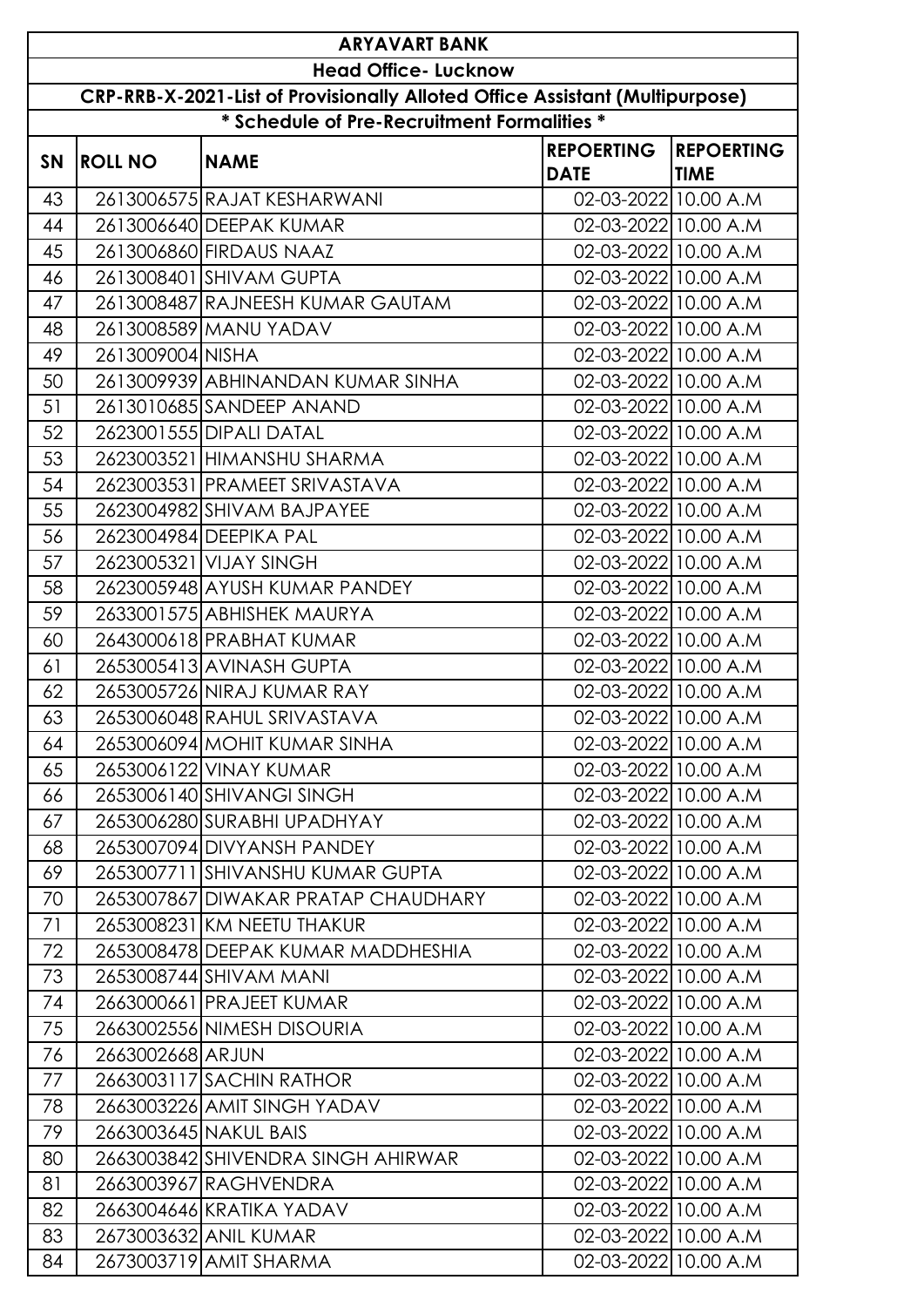|                                                                              | <b>ARYAVART BANK</b>        |                                             |                                  |                                  |
|------------------------------------------------------------------------------|-----------------------------|---------------------------------------------|----------------------------------|----------------------------------|
|                                                                              | <b>Head Office- Lucknow</b> |                                             |                                  |                                  |
| CRP-RRB-X-2021-List of Provisionally Alloted Office Assistant (Multipurpose) |                             |                                             |                                  |                                  |
|                                                                              |                             | * Schedule of Pre-Recruitment Formalities * |                                  |                                  |
| <b>SN</b>                                                                    | <b>ROLL NO</b>              | <b>NAME</b>                                 | <b>REPOERTING</b><br><b>DATE</b> | <b>REPOERTING</b><br><b>TIME</b> |
| 85                                                                           |                             | 2673003993 SHIKHA KAPOOR                    | 02-03-2022 10.00 A.M             |                                  |
| 86                                                                           |                             | 2673004866 MADAN PAL SINGH                  | 02-03-2022 10.00 A.M             |                                  |
| 87                                                                           |                             | 2673007685 SHIKHA SWAROOP                   | 02-03-2022 10.00 A.M             |                                  |
| 88                                                                           |                             | 2673008097 YOGESH KUMAR                     | 02-03-2022 10.00 A.M             |                                  |
| 89                                                                           |                             | 2673008119 PRIYAM CHAK                      | 02-03-2022 10.00 A.M             |                                  |
| 90                                                                           |                             | 2673008174 SAURABH SHUKLA                   | 02-03-2022 10.00 A.M             |                                  |
| 91                                                                           |                             | 2673008260 ASHISH MISHRA                    | 02-03-2022 10.00 A.M             |                                  |
| 92                                                                           |                             | 2673008439 SANDEEP UPADHYAY                 | 02-03-2022 10.00 A.M             |                                  |
| 93                                                                           |                             | 2673008848 PRACHI AWASTHI                   | 02-03-2022 10.00 A.M             |                                  |
| 94                                                                           |                             | 2673008899 YASHRAJ SINGH                    | 02-03-2022 10.00 A.M             |                                  |
| 95                                                                           |                             | 2673009242 RISHABH PAL                      | 02-03-2022 10.00 A.M             |                                  |
| 96                                                                           |                             | 2673009262 MANSI GUPTA                      | 02-03-2022 10.00 A.M             |                                  |
| 97                                                                           |                             | 2673009629 AMAN VERMA                       | 02-03-2022 10.00 A.M             |                                  |
| 98                                                                           |                             | 2673009727 RACHIT SINGH                     | 02-03-2022 10.00 A.M             |                                  |
| 99                                                                           |                             | 2673010490 PRATEEK SACHAN                   | 02-03-2022 10.00 A.M             |                                  |
| 100                                                                          |                             | 2673010507 ANUJ PORWAL                      | 02-03-2022 10.00 A.M             |                                  |
| 101                                                                          |                             | 2673010613GAURAV SINGH                      | 02-03-2022 10.00 A.M             |                                  |
| 102                                                                          |                             | 2673010724 RAKHI KATIYAR                    | 02-03-2022 10.00 A.M             |                                  |
| 103                                                                          |                             | 2673011376 RUPESH GAUTAM                    | 02-03-2022 10.00 A.M             |                                  |
| 104                                                                          |                             | 2673011633 ARPITA TRIVEDI                   | 02-03-2022 10.00 A.M             |                                  |
| 105                                                                          |                             | 2673011937 JAGMEET SINGH BAGGA              | 02-03-2022 10.00 A.M             |                                  |
| 106                                                                          |                             | 2673012359 RAHUL KAMAL                      | 02-03-2022 10.00 A.M             |                                  |
| 107                                                                          |                             | 2673012696 SUMIT KUMAR GIRI                 | 02-03-2022 10.00 A.M             |                                  |
| 108                                                                          |                             | 2673012747 KUNAL VERMA                      | 02-03-2022 10.00 A.M             |                                  |
| 109                                                                          |                             | 2673013075 NAYANSI GUPTA                    | 02-03-2022 10.00 A.M             |                                  |
| 110                                                                          | 2673013255 SHUBHAM          |                                             | 02-03-2022 10.00 A.M             |                                  |
| 111                                                                          |                             | 2673013353 PRATEEK KUMAR                    | 02-03-2022 10.00 A.M             |                                  |
| 112                                                                          |                             | 2683001023 SUMIT KUMAR SINGH                | 02-03-2022 10.00 A.M             |                                  |
| 113                                                                          |                             | 2683002494 KAPIL SHUKLA                     | 02-03-2022 10.00 A.M             |                                  |
| 114                                                                          |                             | 2683004959 NAITIK KUMAR                     | 02-03-2022 10.00 A.M             |                                  |
| 115                                                                          |                             | 2683005853 ANURAG PANDEY                    | 02-03-2022 10.00 A.M             |                                  |
| 116                                                                          |                             | 2683006978 SHAILENDRA JHALA                 | 02-03-2022 10.00 A.M             |                                  |
| 117                                                                          |                             | 2683007294 ANAND MOHAN                      | 02-03-2022 10.00 A.M             |                                  |
| 118                                                                          |                             | 2683008557 SARITA RANI                      | 02-03-2022 10.00 A.M             |                                  |
| 119                                                                          |                             | 2683009122 CHINMAYA AGRAWAL                 | 02-03-2022 10.00 A.M             |                                  |
| 120                                                                          |                             | 2683009284 ASTHA GUPTA                      | 02-03-2022 10.00 A.M             |                                  |
| 121                                                                          | 2683009355 MILI SINGH       |                                             | 03-03-2022 10.00 A.M             |                                  |
| 122                                                                          |                             | 2683009409 RATIKA SURI                      | 03-03-2022 10.00 A.M             |                                  |
| 123                                                                          |                             | 2683009613 VAISHNAVI UPADHYAYA              | 03-03-2022 10.00 A.M             |                                  |
| 124                                                                          |                             | 2683009659 NANDINI NISHAD                   | 03-03-2022 10.00 A.M             |                                  |
| 125                                                                          |                             | 2683009701 ASHISH KUMAR PANDEY              | 03-03-2022 10.00 A.M             |                                  |
| 126                                                                          |                             | 2683009917 VIKAS KUMAR SINGH                | 03-03-2022 10.00 A.M             |                                  |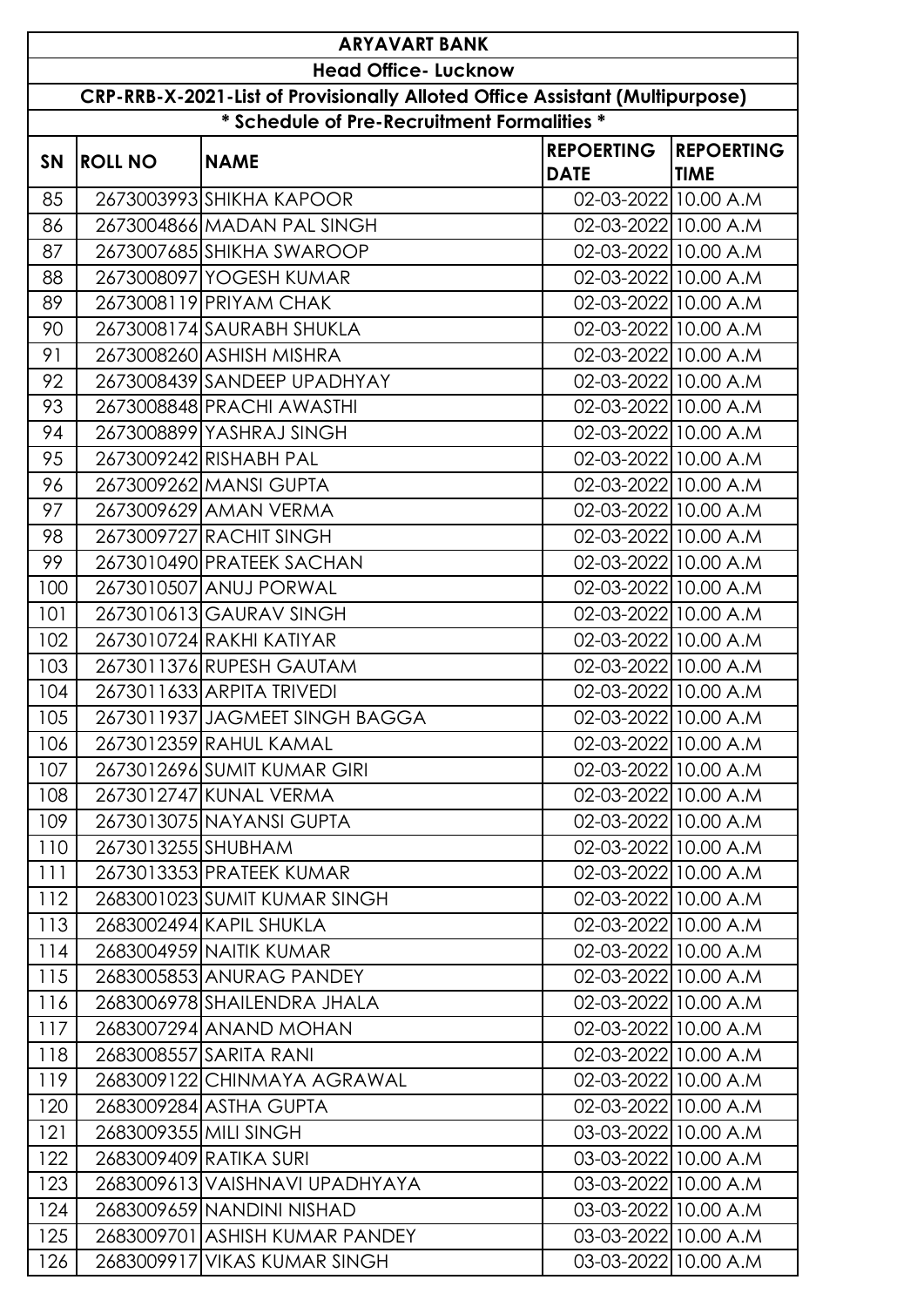|                                                                              | <b>ARYAVART BANK</b>                        |                                   |                                  |                                  |  |
|------------------------------------------------------------------------------|---------------------------------------------|-----------------------------------|----------------------------------|----------------------------------|--|
| <b>Head Office- Lucknow</b>                                                  |                                             |                                   |                                  |                                  |  |
| CRP-RRB-X-2021-List of Provisionally Alloted Office Assistant (Multipurpose) |                                             |                                   |                                  |                                  |  |
|                                                                              | * Schedule of Pre-Recruitment Formalities * |                                   |                                  |                                  |  |
| <b>SN</b>                                                                    | <b>ROLL NO</b>                              | <b>NAME</b>                       | <b>REPOERTING</b><br><b>DATE</b> | <b>REPOERTING</b><br><b>TIME</b> |  |
| 127                                                                          |                                             | 2683010720 ANKIT SRIVASTAVA       | 03-03-2022 10.00 A.M             |                                  |  |
| 128                                                                          |                                             | 2683011098 PRANJAL SHARMA         | 03-03-2022 10.00 A.M             |                                  |  |
| 129                                                                          |                                             | 2683011137 NAVEEN KUMAR           | 03-03-2022 10.00 A.M             |                                  |  |
| 130                                                                          |                                             | 2683011159 SANTOSH KUMAR DAS      | 03-03-2022 10.00 A.M             |                                  |  |
| 131                                                                          |                                             | 2683011479 AVADHESH KUMAR MAURYA  | 03-03-2022 10.00 A.M             |                                  |  |
| 132                                                                          |                                             | 2683011574 NEHA KANWAL            | 03-03-2022 10.00 A.M             |                                  |  |
| 133                                                                          |                                             | 2683011756 ROHIT KUMAR GUPTA      | 03-03-2022 10.00 A.M             |                                  |  |
| 134                                                                          |                                             | 2683011841 PRASHANT AWASTHI       | 03-03-2022 10.00 A.M             |                                  |  |
| 135                                                                          |                                             | 2683011864 JAGRITI AGARWAL        | 03-03-2022 10.00 A.M             |                                  |  |
| 136                                                                          |                                             | 2683011994 AKASH GUPTA            | 03-03-2022 10.00 A.M             |                                  |  |
| 137                                                                          |                                             | 2683012539 ANAMIKA SINGH          | 03-03-2022 10.00 A.M             |                                  |  |
| 138                                                                          |                                             | 2683012679 SHIVASHISH CHAUHAN     | 03-03-2022 10.00 A.M             |                                  |  |
| 139                                                                          |                                             | 2683013398 ALOK VERMA             | 03-03-2022 10.00 A.M             |                                  |  |
| 140                                                                          |                                             | 2683013657 ASHUTOSH BHARTI        | 03-03-2022 10.00 A.M             |                                  |  |
| 141                                                                          |                                             | 2683013954 DINESH KUMAR           | 03-03-2022 10.00 A.M             |                                  |  |
| 142                                                                          |                                             | 2683014072 RAHUL BHASKAR          | 03-03-2022 10.00 A.M             |                                  |  |
| 143                                                                          |                                             | 2683014085 PRIYANKA GAUTAM        | 03-03-2022 10.00 A.M             |                                  |  |
| 144                                                                          |                                             | 2683014369 NIRDESH PAL            | 03-03-2022 10.00 A.M             |                                  |  |
| 145                                                                          |                                             | 2683014868 SAKSHI JAISWAL         | 03-03-2022 10.00 A.M             |                                  |  |
| 146                                                                          |                                             | 2683015159 YATISH KAUSHAL         | 03-03-2022 10.00 A.M             |                                  |  |
| 147                                                                          | 2683015188 ANKIT RAI                        |                                   | 03-03-2022 10.00 A.M             |                                  |  |
| 148                                                                          |                                             | 2683015458 APIL MISHRA            | 03-03-2022 10.00 A.M             |                                  |  |
| 149                                                                          |                                             | 2683015558 PRATIBHA SINGH CHAUHAN | 03-03-2022 10.00 A.M             |                                  |  |
| 150                                                                          |                                             | 2683015854 PRAKHAR TRIPATHI       | 03-03-2022 10.00 A.M             |                                  |  |
| 151                                                                          |                                             | 2683015976URVASHI SINGH           | 03-03-2022 10.00 A.M             |                                  |  |
| 152                                                                          |                                             | 2683016285 SHUBHAM GAUTAM         | 03-03-2022 10.00 A.M             |                                  |  |
| 153                                                                          |                                             | 2683016308 SURAJ KUMAR GUPTA      | 03-03-2022 10.00 A.M             |                                  |  |
| 154                                                                          |                                             | 2683016407 KAMESH KUMAR PAL       | 03-03-2022 10.00 A.M             |                                  |  |
| 155                                                                          |                                             | 2683017505 RICHA SHARMA           | 03-03-2022 10.00 A.M             |                                  |  |
| 156                                                                          |                                             | 2683017987 ANJALI VERMA           | 03-03-2022 10.00 A.M             |                                  |  |
| 157                                                                          |                                             | 2683018509 AYUSH SRIVASTAVA       | 03-03-2022 10.00 A.M             |                                  |  |
| 158                                                                          |                                             | 2683018591 ANURAG AGARWAL         | 03-03-2022 10.00 A.M             |                                  |  |
| 159                                                                          |                                             | 2693000252 YOGENDER               | 03-03-2022 10.00 A.M             |                                  |  |
| 160                                                                          | 2693000956 RIYA SAHA                        |                                   | 03-03-2022 10.00 A.M             |                                  |  |
| 161                                                                          |                                             | 2693001085 VISHNU KUMAR           | 03-03-2022 10.00 A.M             |                                  |  |
| 162                                                                          |                                             | 2693001091 PRABHAKAR MISHRA       | 03-03-2022 10.00 A.M             |                                  |  |
| 163                                                                          |                                             | 2693001499 PANKAJ SAROYA          | 03-03-2022 10.00 A.M             |                                  |  |
| 164                                                                          |                                             | 2693001617 NEERAJ KUMAR MEHTO     | 03-03-2022 10.00 A.M             |                                  |  |
| 165                                                                          |                                             | 2693002040 VISHAL YADAV           | 03-03-2022 10.00 A.M             |                                  |  |
| 166                                                                          |                                             | 2693002044 SHIVAM PRATAP          | 03-03-2022 10.00 A.M             |                                  |  |
| 167                                                                          |                                             | 2693002324 VINAY GARG             | 03-03-2022 10.00 A.M             |                                  |  |
| 168                                                                          |                                             | 2693002744 KULJEET SINGH          | 03-03-2022 10.00 A.M             |                                  |  |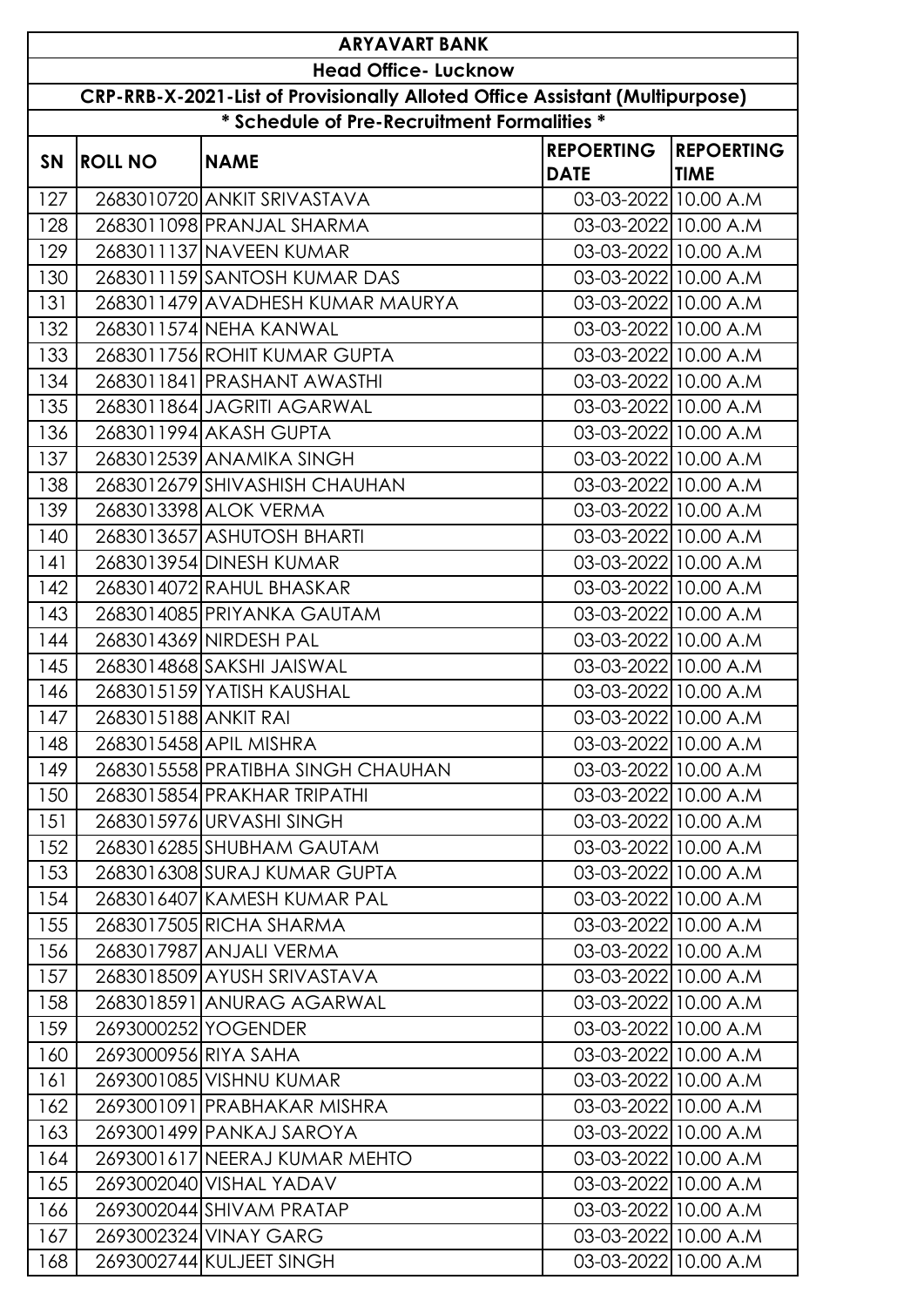| <b>ARYAVART BANK</b>                                                                |                                             |                                      |                                  |                                  |  |
|-------------------------------------------------------------------------------------|---------------------------------------------|--------------------------------------|----------------------------------|----------------------------------|--|
|                                                                                     | <b>Head Office- Lucknow</b>                 |                                      |                                  |                                  |  |
| <b>CRP-RRB-X-2021-List of Provisionally Alloted Office Assistant (Multipurpose)</b> |                                             |                                      |                                  |                                  |  |
|                                                                                     | * Schedule of Pre-Recruitment Formalities * |                                      |                                  |                                  |  |
| <b>SN</b>                                                                           | <b>ROLL NO</b>                              | <b>NAME</b>                          | <b>REPOERTING</b><br><b>DATE</b> | <b>REPOERTING</b><br><b>TIME</b> |  |
| 169                                                                                 |                                             | 2693002786 SURENDAR MAHAWAR          | 03-03-2022 10.00 A.M             |                                  |  |
| 170                                                                                 |                                             | 2693002880 MANALI BANSAL             | 03-03-2022 10.00 A.M             |                                  |  |
| 171                                                                                 |                                             | 2693002967 ANAND KUMAR               | 03-03-2022 10.00 A.M             |                                  |  |
| 172                                                                                 |                                             | 2703000920 ROBIN KUMAR               | 03-03-2022 10.00 A.M             |                                  |  |
| 173                                                                                 |                                             | 2703001003 ABHISHEK TYAGI            | 03-03-2022 10.00 A.M             |                                  |  |
| 174                                                                                 | 2703002001 VISHU                            |                                      | 03-03-2022 10.00 A.M             |                                  |  |
| 175                                                                                 | 2703002392 ANJALI                           |                                      | 03-03-2022 10.00 A.M             |                                  |  |
| 176                                                                                 |                                             | 2703003977 KRISHNA KUMAR MISHRA      | 03-03-2022 10.00 A.M             |                                  |  |
| 177                                                                                 |                                             | 2703005902 KHUSHBU KUMARI            | 03-03-2022 10.00 A.M             |                                  |  |
| 178                                                                                 |                                             | 2703006105 TAMANNA JOSHI             | 03-03-2022 10.00 A.M             |                                  |  |
| 179                                                                                 |                                             | 2703006107 ANKIT KANDARI             | 03-03-2022 10.00 A.M             |                                  |  |
| 180                                                                                 |                                             | 2703006762 MOHIT KUMAR               | 03-03-2022 10.00 A.M             |                                  |  |
| 181                                                                                 |                                             | 2703007641 LAXMI NARAYAN             | 03-03-2022 10.00 A.M             |                                  |  |
| 182                                                                                 |                                             | 2703007950 MADHU SHUKLA              | 03-03-2022 10.00 A.M             |                                  |  |
| 183                                                                                 |                                             | 2703008172BHOOPENDRA SINGH           | 03-03-2022 10.00 A.M             |                                  |  |
| 184                                                                                 |                                             | 2703008654 ASHISH KUMAR NIGAM        | 03-03-2022 10.00 A.M             |                                  |  |
| 185                                                                                 |                                             | 2703008760 RISHABH KUMAR             | 03-03-2022 10.00 A.M             |                                  |  |
| 186                                                                                 | 2703008823 MALTI                            |                                      | 03-03-2022 10.00 A.M             |                                  |  |
| 187                                                                                 |                                             | 2703009223 NISHA SONI                | 03-03-2022 10.00 A.M             |                                  |  |
| 188                                                                                 |                                             | 2703009505 DIVYANSH SHARMA           | 03-03-2022 10.00 A.M             |                                  |  |
| 189                                                                                 |                                             | 2703009561 YASH KUMAR                | 03-03-2022 10.00 A.M             |                                  |  |
| 190                                                                                 |                                             | 2703009618 KARTIK GAUR               | 03-03-2022 10.00 A.M             |                                  |  |
| 191                                                                                 |                                             | 2703009752 HANUMAN SINGH             | 03-03-2022 10.00 A.M             |                                  |  |
| 192                                                                                 |                                             | 2703011053 SHAGUFTA NAAZ             | 03-03-2022 10.00 A.M             |                                  |  |
| 193                                                                                 |                                             | 2703012455 AMIT SINGH                | 03-03-2022 10.00 A.M             |                                  |  |
| 194                                                                                 |                                             | 2703012974 PRINCE KUMAR UPADHAYAY    | 03-03-2022 10.00 A.M             |                                  |  |
| 195                                                                                 |                                             | 2703013104 PRIYANKA KATARIA          | 03-03-2022 10.00 A.M             |                                  |  |
| 196                                                                                 | 2703013113 SANOJ                            |                                      | 03-03-2022 10.00 A.M             |                                  |  |
| 197                                                                                 |                                             | 2703013270 ARUN KUMAR SINGH KUSHWAHA | 03-03-2022 10.00 A.M             |                                  |  |
| 198                                                                                 |                                             | 2703014164 AAKASH VASHISHTH          | 03-03-2022 10.00 A.M             |                                  |  |
| 199                                                                                 |                                             | 2703014180 NIDHI TYAGI               | 03-03-2022 10.00 A.M             |                                  |  |
| 200                                                                                 |                                             | 2703014945 SHUBHAM RAJRATAN YADAV    | 03-03-2022 10.00 A.M             |                                  |  |
| 201                                                                                 | 2713003907 BHAWNA                           |                                      | 03-03-2022 10.00 A.M             |                                  |  |
| 202                                                                                 | 2723000349 ANJANA                           |                                      | 03-03-2022 10.00 A.M             |                                  |  |
| 203                                                                                 |                                             | 2723003217 AYUSH SHARMA              | 03-03-2022 10.00 A.M             |                                  |  |
| 204                                                                                 |                                             | 2723004256 AKASH MEHRA               | 03-03-2022 10.00 A.M             |                                  |  |
| 205                                                                                 |                                             | 2723004808 ARVIND KUMAR SHAH         | 03-03-2022 10.00 A.M             |                                  |  |
| 206                                                                                 |                                             | 2733001820 GANESH DUTT PANDEY        | 03-03-2022 10.00 A.M             |                                  |  |
| 207                                                                                 |                                             | 2733002374 ANOOP KUMAR TIWARI        | 03-03-2022 10.00 A.M             |                                  |  |
| 208                                                                                 |                                             | 2733003812 ASHOK KUMAR CHAUDHARY     | 03-03-2022 10.00 A.M             |                                  |  |
| 209                                                                                 |                                             | 2733004239 NISHEET KUMAR             | 03-03-2022 10.00 A.M             |                                  |  |
| 210                                                                                 |                                             | 2733004274 JITENDRA RAI              | 03-03-2022 10.00 A.M             |                                  |  |